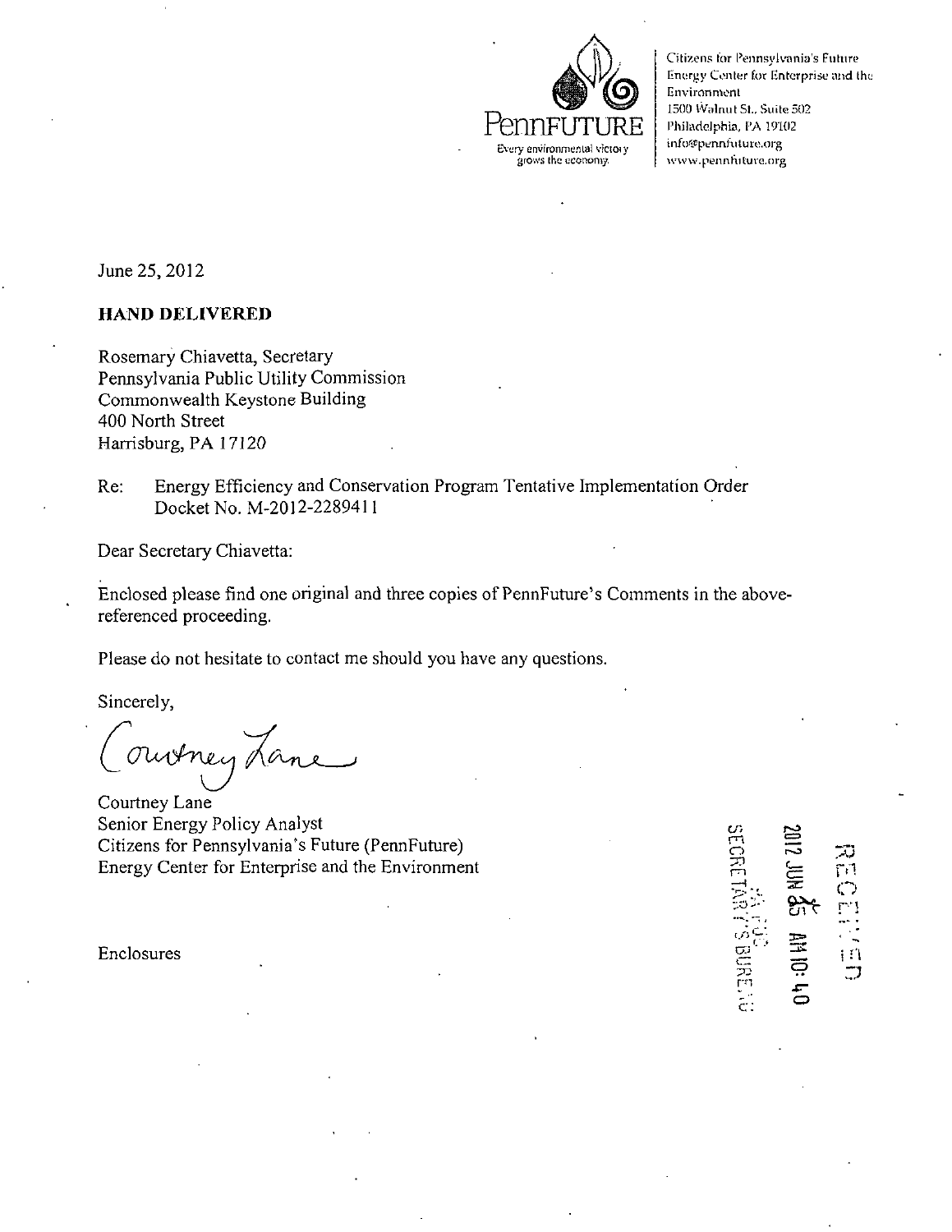# **BEFORE THE PENNSYLVANIA PUBLIC UTILITY COMMISSION:**

**Energy Efficiency and Conservation Program : Docket No. M-2012-2289411** 

## **COMMENTS OF**

## **CITIZENS FOR PENNSYLVANIA'S FUTURE (PENNFUTURE)**

#### **I Introduction**

PennFuture is a statewide public interest membership organization, working to enhance Pennsylvania's environment and economy, with offices in Harrisburg, Philadelphia, Pittsburgh and Wilkes-Barre. We appreciate the opportunity to provide comments on the Energy Efficiency and Conservation Program Tentative Implementation Order, Docket No. M-2012-2289411.

We commend the Commission proposing to continue the Act 129 program. The continuation of Act 129 is essential to protecting ratepayers and improving the overall reliability of our electric system. Investment in energy efficiency lowers system-wide electricity costs, reduces customers' electricity bills, reduces peak demand and strain on the electric grid, reduces environmental impacts, and promotes economic development all while costing less than generating, transmitting and distributing electricity.

The manner in which Phase II is designed and implemented will have lasting effects on whether or not Pennsylvania is able to capture the full energy efficiency potential allowed by Act 129. The Phase II goals should not be influenced by EDC's fear of penalties. The goals should be established based on actual acquisition costs in Phase I, data from energy efficiency program costs in other states, the remaining availability of low-cost measures and program design. These goals should reflect a balance between providing the most benefit to ratepayers and ensuring achievable savings for EDCs. As detailed below, based on experience from other states and the potential remaining in Pennsylvania, we believe greater savings can be captured in Phase II than are proposed within the Tentative Order.

PennFuture generally supports the Commission's proposals for Phase II and will focus its comments on: the Electric Energy Efficiency Potential Report, proposed reduction targets, aligning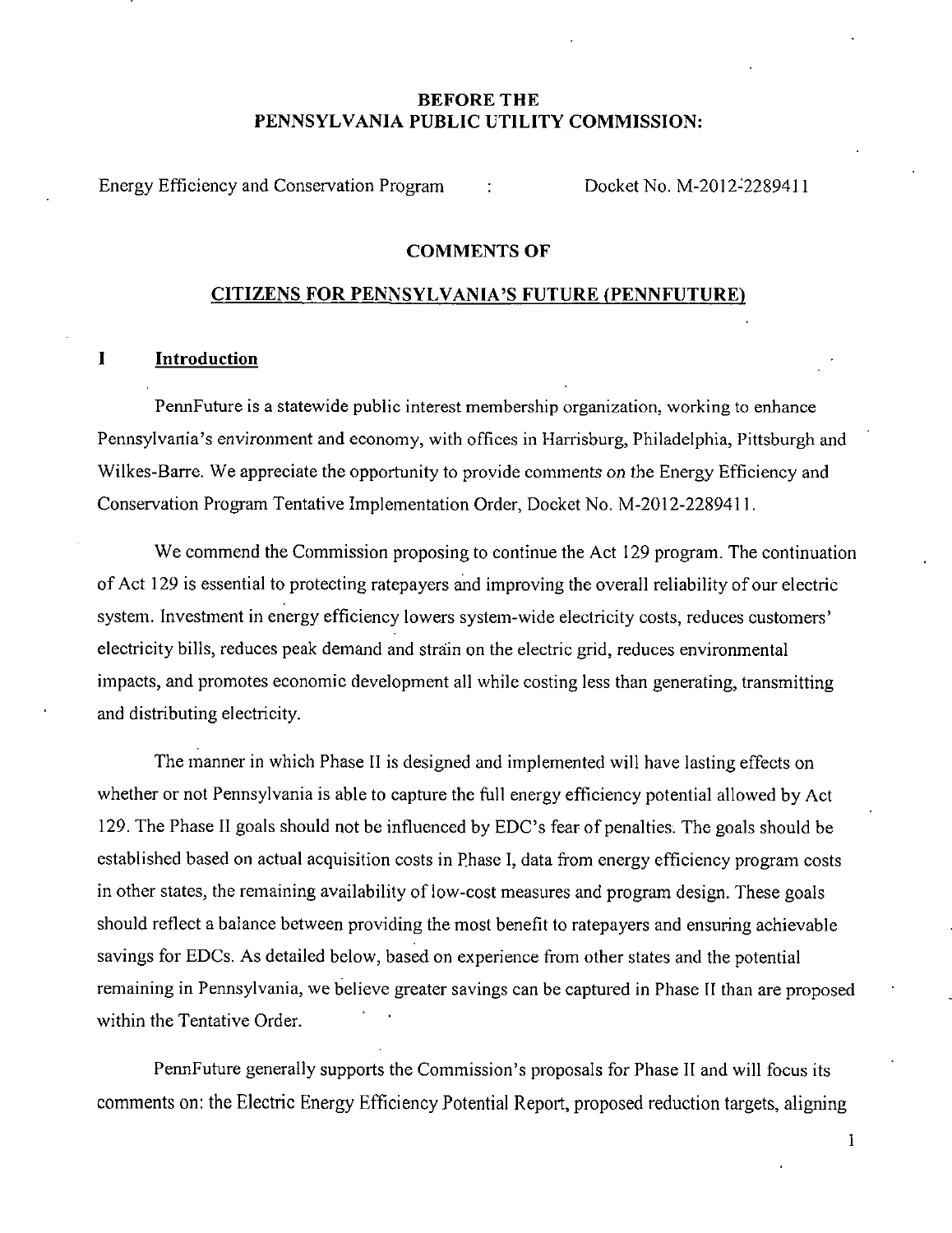targets and funding, peak demand reductions, on-bill financing, the low-income set-aside, banking of excess savings and budgets and contracts with Conservation Service Providers.

# **II Comments on Tentative Implementation Order**

## **A. Electric Energy Efficiency Potential Report**

PennFuture appreciates the work of the Commission and the statewide evaluator (SWE) in -preparing the Electric Energy Efficiency Potential for Pennsylvania Final Report (Potential Report). We commend the Commission for working with the SWE to go beyond the original scope of work to assess the potential in each of the seven applicable electric distribution company (EDC) service territories. While we understand the Potential Report is final, we did not have the opportunity to provide input beforehand and therefore hope the Commission will consider the following technical comments on assumptions made within the report that have been informed with the help of leading experts in the field of energy efficiency, including: Energy Futures Group, Optimal Energy and The American Council for an Energy-Efficient Economy (ACEEE).

There are several reasons why the Potential Report is likely to have overestimated the acquisition costs and therefore underestimated the achievable savings goals as summarized directly below.

## **i) Inflation of program costs in Phase H**

- Report assumption: The Potential Report assumes a 25% increase for incentive and nonincentive costs to account for uncertainty about future costs. The Potential Report also assumes fixed costs for energy efficiency measures over time.
- Comments: The Potential Report does not provide any specific data to support the 25% mark-up of program costs for Phase II. The assumed cost of achieving energy savings in Phase II is one of the primary drivers of the resulting proposed savings goals and therefore should not be determined arbitrarily. This mark-up in costs is not supported and does not take into account the actual acquisition costs in Phase I, data-from energy efficiency program costs in other states, decreases in measure costs or the remaining availability of low-cost measures, which we detail below.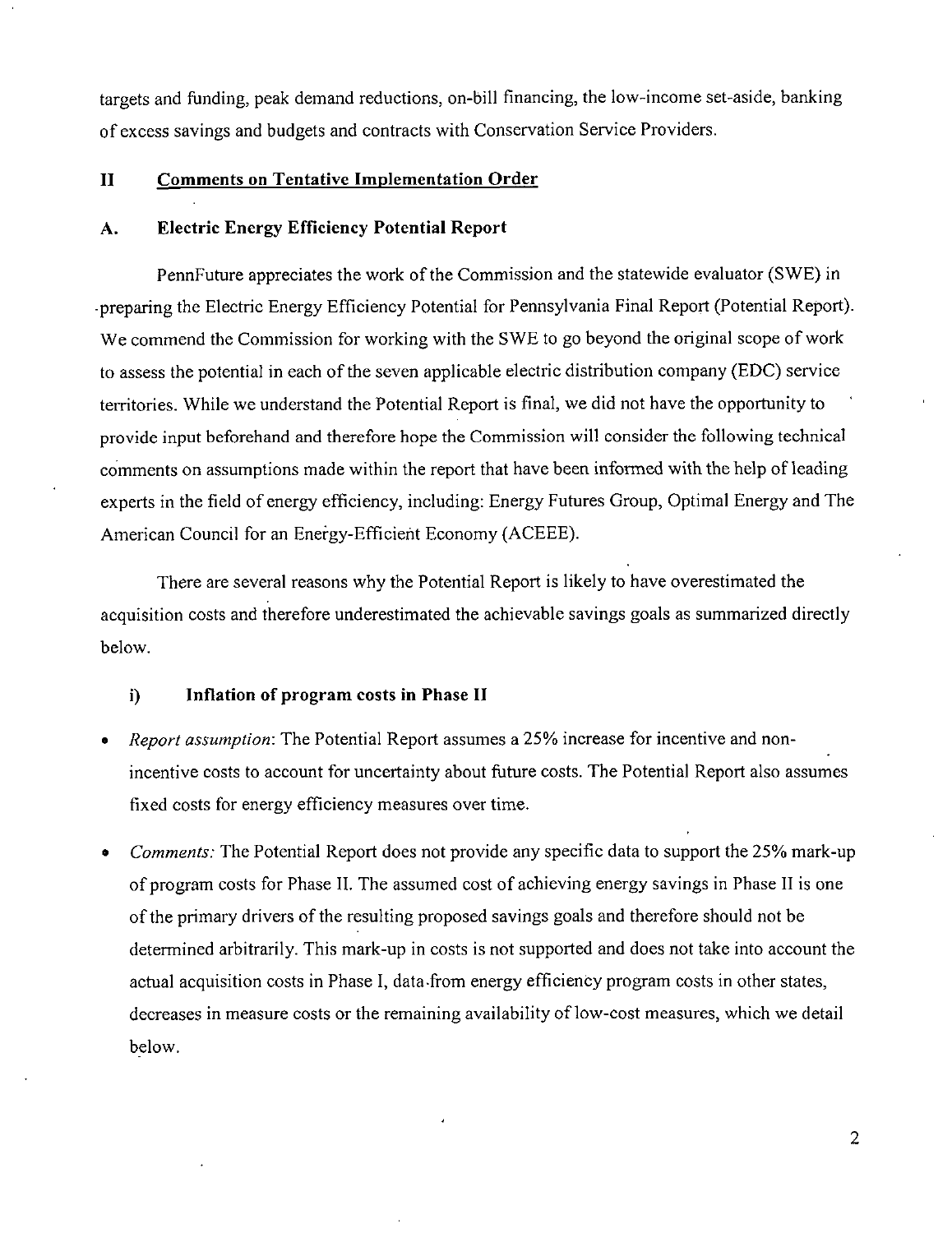- a) Phase I acquisition costs: The SWE indicates that it bases its proposed Phase II savings goals on Phase I performance; however, it is unclear to what extent. The SWE states that the average acquisition costs for Phase I of Act 129 is \$222.29 per first year megawatt-hour (MWh) savings but that the budget for the final two years of Phase I only allows for an acquisition cost budget of \$167.71 per first year MWh savings.<sup>1</sup> This assumes that EDCs use their entire budget to achieve the required savings and does not take into account the actual costs of savings in Phase I. The fact is that EDCs were able to achieve 1.7 million MWh of savings in the first two program years of Phase I at a statewide weighted average acquisition cost of only \$139.38 per first year MWh savings.<sup>2</sup> In addition, several EDCs are on track to achieve their Act 129 Phase I goals well under their 2% budget caps. However, the SWE is proposing to increase the Phase I acquisition cost of \$139.38 to \$221.39 for Phase II - an increase of 59%, when there is nothing to justify such an increase in costs.
- b) Comparison to other states: According to data compiled by ACEEE, the EDC Phase I acquisition cost of \$139.38/MWh is on par with what utility energy efficiency programs in other states have experienced over the past 5 to 6 years, which ranges from \$140 to \$190/MWh.<sup>3</sup> For example, utilities in the Pacific Northwest are implementing energy efficiency programs at a levelized cost of \$0.15/MWh. This is roughly equivalent to a cost of \$140 per first year MWh savings. Even more significant is the fact that these costs have remained relatively constant over the past 15 years, as detailed in Figure 1 below.<sup>4</sup> This is in direct opposition to the SWE's assumption that Act 129 costs will increase in Phase II. It's also important to note that during this time there have been changes to baseline conditions from improved energy building codes, appliance standards, and increased market saturation of energy efficient equipment, yet the Pacific Northwest's acquisition costs have remained constant. This directly contradicts the SWE's assumption that these factors automatically lead to increased costs for energy efficiency programs.

 $\overline{3}$ 

<sup>&</sup>lt;sup>1</sup> GDS Associates, Inc., Electric Energy Efficiency Potential for Pennsylvania Final Report, May 2012, p. 100.

<sup>&</sup>lt;sup>2</sup> GDS Associates, Inc., *Electric Energy Efficiency Potential for Pennsylvania Final Report*, May 2012, p. 30.

<sup>3</sup> The American Council for an Energy-Efficient Economy (ACEEE), 2012.

<sup>4</sup> ACEEE, 2012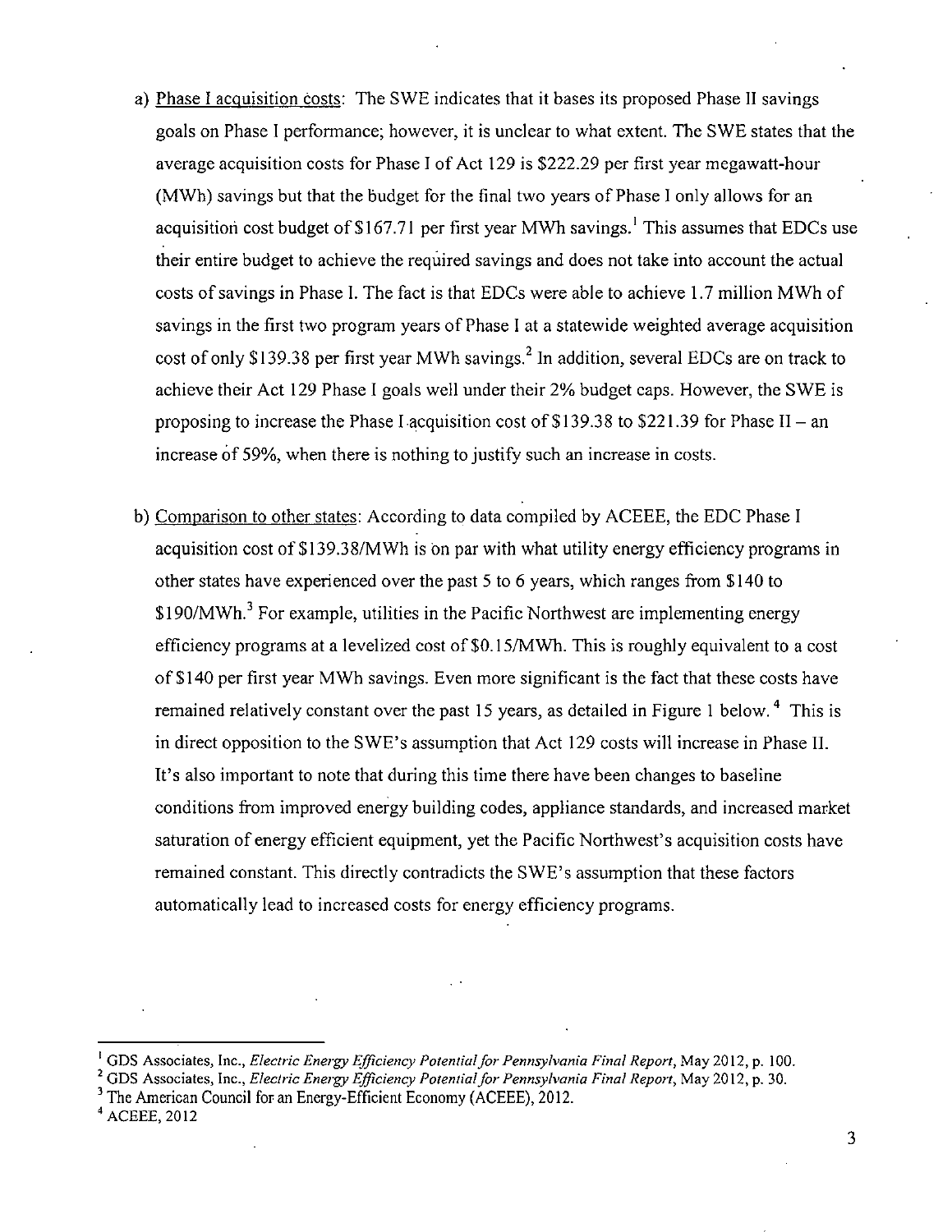

**Figure I: Energy Efficiency Acquisition Costs in the Pacific Northwest (Levelized \$/MWh)<sup>f</sup>**

Given the fact that Pennsylvania's energy efficiency programs have only been in place for three years (4 years when Phase II begins), it is also important to examine data on program costs from states that have had programs in place for a similar amount of time. In the Southwest, programs have only been in place for 5 years and provide a good benchmark for this comparison. For the years 2009 and 2010, utilities in these states achieved program savings at an average cost of  $$160 - $190$  per first year MWh savings (Xcel - Colorado =  $$180/MWh$ ; Rocky Mountain Power - Utah =  $$190/MWh$ ; and Arizona Public Service = \$160/MWh). <sup>6</sup> Similarly, costs for newly developed energy efficiency programs in several Midwestern states including Ohio, Michigan, Illinois, Iowa and Arkansas have been approximately \$120 per first-year MWh. <sup>7</sup>

c) Decreases in energy efficiency measure costs: The Potential Report assumes fixed energy efficiency measure costs over time. This assumption leads to an overestimation of program ' costs and therefore lower proposed savings goals. The tendency is for measure costs to decrease, not remain constant. For example, the cost of CFLs has decreased over the last decade, from about \$10 to \$3 - \$4 dollars per CFL. The same downward trend is expected

<sup>&</sup>lt;sup>5</sup> Northwest Power Conservation Council (2011 Presentation)

 $^6$  ACEEE, 2012

<sup>&</sup>lt;sup>7</sup> ACEEE, An Assessment of Utility Program Portfolios, Prepared for the U.S. Department of Energy, Energy Efficiency and Renewable Energy, Technical Assistance Program, 2011.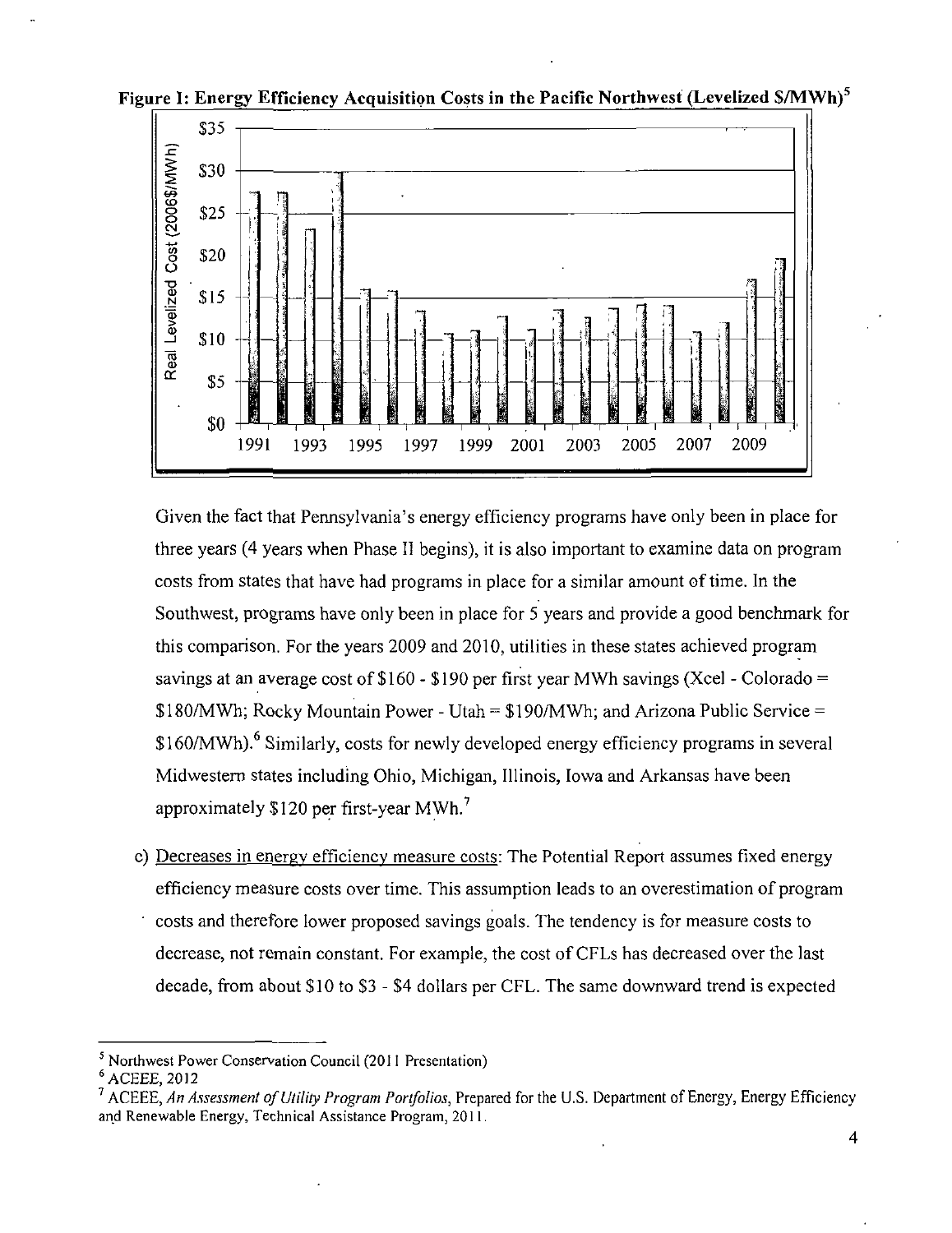for LEDs over the next several years, but the SWE assumes fixed measure costs for LEDs (\$20 for general service lamps and \$30 for reflector lamps) in the Potential Report.<sup>8</sup>

Additionally, the SWE's projection that non-incentive program costs will increase over time is not supported by any evidence. In Phase II the EDCs will no longer be dealing with startup costs for most of their programs and will benefit from existing customer awareness and economies of scale. A recent report by Synapse Energy Economics, Inc. supports this assumption that while acquisition costs will fluctuate over time, the trend is for energy efficiency program costs to decrease over time.<sup>9</sup> Further, additional cost-savings can be achieved through greater statewide coordination of EDC programs, including common program implementation, marketing and rebate processing contractors. While the EDCs noted potential contractual and procurement challenges in working on a consistent and coordinated statewide basis, none of the concerns raised seemed insurmountable.

d) Low-hanging fruit: While the SWE stated that much of the "low-hanging fruit" or lowestcost measures had already been attained in Pennsylvania, it presented no evidence to support this assertion. Information from the residential and commercial baseline studies, such as current residential CFL saturations of only 17%, appears to contradict this claim. In addition several of the EDCs, including PECO and PPL, already have waitlists for commercial and industrial programs. Clearly there is more demand and untapped savings potential from existing programs at current incentive levels.

## **ii) Program design**

- Report assumption'. The Potential Report assumes when multiple measures "compete" for the same baseline technology that equal numbers of those measures are installed.
- Comments: This is a simplified assumption that doesn't attempt to quantify the fact that through program design an EDC will attempt to maximize savings and minimize the cost of those

<sup>&</sup>lt;sup>8</sup> ENERGY STAR LED retail lamp prices are assumed to decline from an average of \$30 per lamp in 2012 to \$5 in 2020. Energy Futures Group for Northeast Energy Efficiency Partnerships (NEEP), Northeast Residential Lighting Strategy, March 2012. Available at: http://neep.org/uploads/initiatives/NEEP\_Residential Lighting Strategy 2012.pdf <sup>9</sup> Synapse Energy Economics, The Sustainability and Costs of Increasing Efficiency Impacts: Evidence from Experience to Date, 2008. Available at: http://aceee.org/proceedings-paper/ss08/panel08/paper30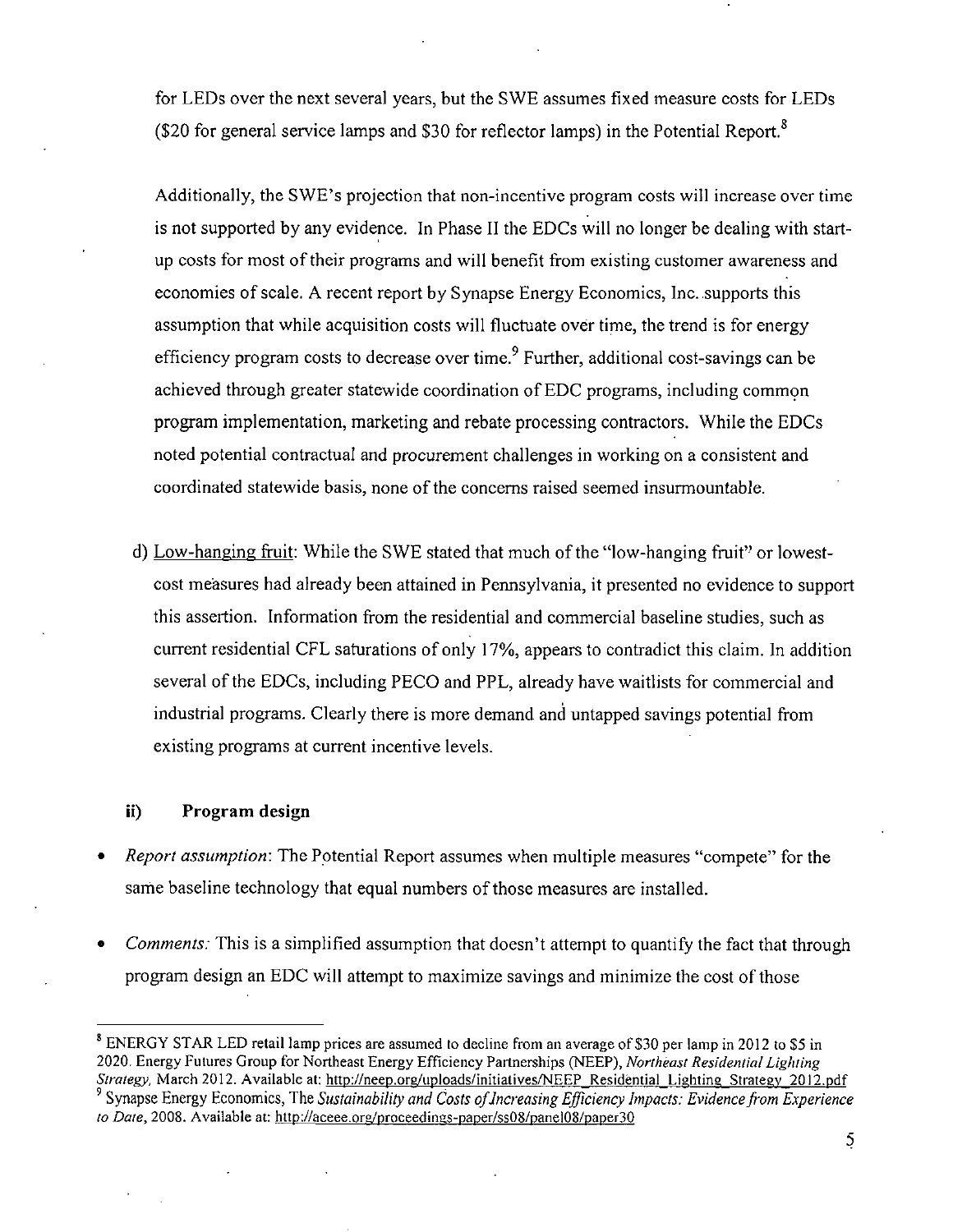savings. For example, the Potential Report gives the following example of equally allocating measure participation across all residential electric hot water measures:

"In instances where there are two (or more) competing technologies for the same electrical end use, such as heat pump water heaters, water heater efficiency measures and high-efficiency electric storage water heaters, an equal percentage of the available population is assigned to each measure using the applicability factor."<sup>10</sup>

There are five cost-effective replace at burnout (ROB) domestic hot water (DHW) heaters that would compete with one another: three electric storage water heater measures with small incremental costs and small savings, and two heat pump water heater measures with significant increases in incremental costs and with savings fractions approaching 50 percent or more. The report text implies that DHW replacement opportunities would be spread equally across all five measures. This assumption does not reflect the fact that the higher savings measure would be adopted over the others. While the SWE noted that the Potential Report was not a program design document, it is being used to establish program savings goals. Modeling of measure installation rates, particularly for the achievable and program potentials, should attempt to reflect likely program design. Few if any efficiency programs would adopt the lower savings DHW. This assumption leads to an underestimation of the savings potential in Phase IJ.

# **iii) EISA Lighting Standards**

- Report assumption: The Potential Report assumes The Energy Independence'and Security Act of 2007 (EISA) lighting standards will have a large impact on the availability of low cost savings from lighting measures.
- Comments: Even with the new minimum federal lighting efficiency standards, energy efficiency lighting products will continue to offer a major opportunity for cost-effective energy savings over the next 8 to 9 years.<sup>11</sup> We firmly believe that the Potential Report does not fully account for this savings potential.

<sup>&</sup>lt;sup>10</sup> GDS Associates, Inc., *Electric Energy Efficiency Potential for Pennsylvania Final Report*, May 2012, p. 46. <sup>11</sup> Energy Futures Group for Northeast Energy Efficiency Partnerships (NEEP), Northeast Residential Lighting Strategy, March 2012. Available at: http://neep.org/uploads/initiatives/NEEP\_Residential\_Lighting\_Strategy\_2012.pdf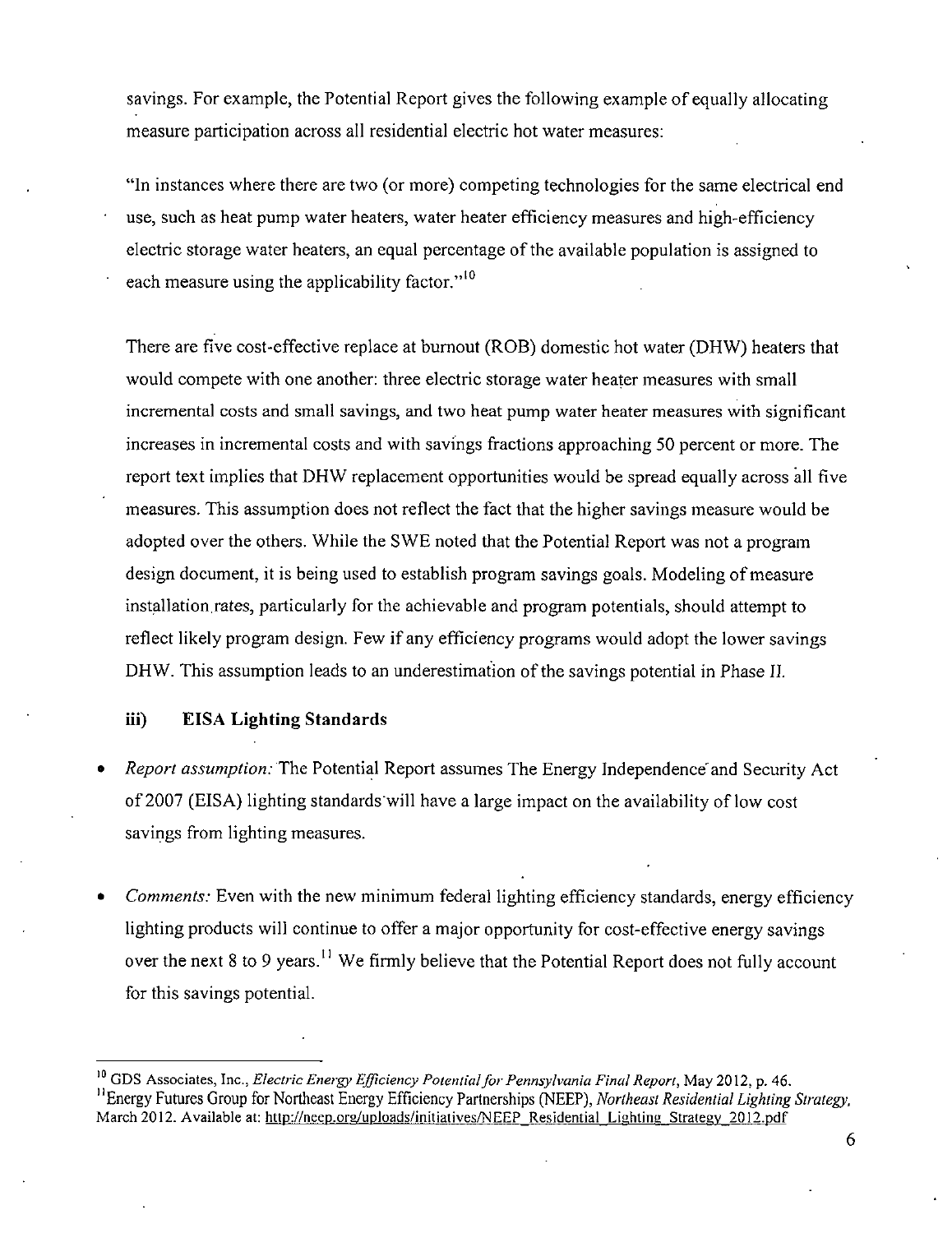In addition, it appears the detailed measure characterizations in the Potential Report do not reflect an accurate interpretation of the EISA standards. Specifically, only three residential CFL measures are characterized: 100 watt, 75 watt and 40 watt CFL replacements. The 2012-2014 . provisions of EISA only apply to general service lamps. There are over 20 lamp categories excluded from EISA coverage including reflector lamps, globe and candelabra lamps, three-way lamps, and more. Program administrators throughout much of the country have been increasingly focusing their CFL program efforts on these and other "specialty" CFL lamp categories since savings from these lamps will be higher as their baselines will not need to be adjusted upwards for EISA related efficiency improvements. The Potential Report does not appear to explicitly address these classes of lamps that are exempt from EISA coverage. This assumption arbitrarily lowers the potential savings from lighting in Phase II of Act 129.

## **B. Proposed Reduction Targets**

Based on the analysis above, PennFuture firmly believes that the recommended Phase II savings goals are extremely conservative. The Potential Report underestimates the Phase II reduction targets by overestimating acquisition costs, not taking into account programmatic efficiencies and underestimating program potential. Based on the data above, we believe that Act 129 Phase II savings can be achieved at an acquisition cost closer to \$ 170 to \$ 190 per first-year MWh savings. Using this more reasonable and supported acquisition cost would shift the SWE's proposed Phase II goals to the highest level of its presented Probable Range as detailed in the chart below.

| Proposed Phase II Goals <sup>12</sup> |                          |                         |            |                         |            |
|---------------------------------------|--------------------------|-------------------------|------------|-------------------------|------------|
| Utility                               | 2009-2010<br>sales (GWh) | 2013-2016<br>Goal (MWh) | % of Sales | 2013-2018<br>Goal (MWh) | % of Sales |
| <b>Duquesne</b>                       | 14,085                   | 352,125                 | 2.5%       | 591,570                 | 4.2%       |
| Met-Ed                                | 14,865                   | 401,355                 | 2.7%       | 668,925                 | 4.5%       |
| Penelec                               | 14,399                   | 388,773                 | 2.7%       | 633,556                 | 4.4%       |
| Penn Power                            | 4,773                    | 119,325                 | 2.5%       | 195,693                 | 4.1%       |
| PPL                                   | 38,200                   | 1,031,400               | 2.7%       | 1,719,000               | 4.5%       |
| <b>PECO</b>                           | 39,385                   | 1,220,935               | 3.1%       | 2,048,020               | 5.2%       |
| <b>West Penn</b>                      | 20,939                   | 439,719                 | 2.1%       | 732,865                 | 3.5%       |

 $\mathbf{I}$ 

<sup>&</sup>lt;sup>12</sup> GDS Associates, Inc., Electric Energy Efficiency Potential for Pennsylvania Final Report, May 2012, p. 46.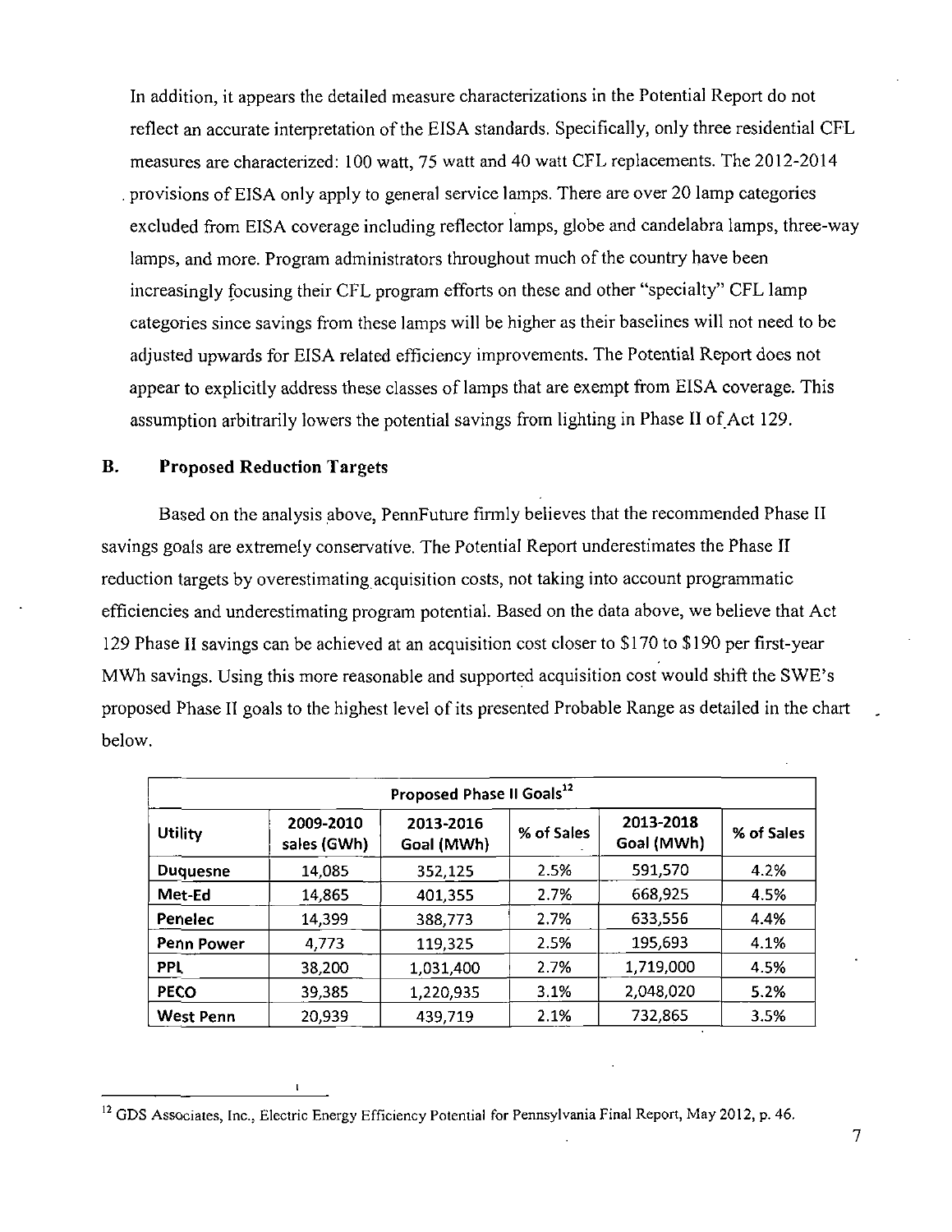In addition, while it may not be within the purview of the SWE to consider the effect of policy and programmatic decisions on acquisition costs and proposed goals, it is within the ability of the Commission to examine the results of the study in this manner. For example, the effects of banking excess savings, increased use of low-cost behavioral programs, increased programmatic efficiencies learned from Phase I and the potential for joint program implementation will all add to the ability of EDCs to meet these higher Phase II savings goals well within the 2% budget cap.

We also want to reiterate the importance of setting annual incremental consumption reduction targets in addition to cumulative targets to ensure that EDCs are on track to meeting their required goals. For example, for the SWE's proposed three year savings goal of 2.9% for PECO, the annual savings targets should be 0.96% each year for three years. This provides for consistency and ensures that EDCs are investing in programs evenly each year to provide for clear signals to both the marketplace and customers. In addition, since both the cost-recovery mechanism and the 2% spending cap are annual in nature, it only makes sense for the savings goals to have an annual component. At a minimum we urge the Commission to direct EDCs to file Energy Efficiency and Conservation (EE&C) Plans that detail their annual savings goals as was done in Phase I. The Commission should also make it clear in the Final Order that EDCs must demonstrate they have met these annual goals in their annual-report filings, and if not, provide a detailed explanation of why they fell short and what they will change going forward to address any shortcomings.

## **C. Aligning Targets and Funding**

PennFuture supports the Commission's proposal to adopt consumption reduction requirements based on the full 2% of 2006 annual revenue being spent for the energy efficiency programs in each year of Phase II. We believe this supports the original intent of the enabling legislation that allows for each EDC to spend up to its 2% cap each year. Adjusting the savings goals for each EDC allows for energy efficiency savings to be captured in each service territory to the fullest extent possible under the law. We believe this proposal provides the best compromise between the need to address discrepancies in EDC Act 129 budgets while maximizing investment in energy efficiency for the benefit of the ratepayers.

We urge the Comrnission to adopt this proposal in the Final Order. With all the benefits energy efficiency can bring, it should be the policy of the Commission to require EDCs to procure as much cost-effective energy efficiency as possible within the constraints of Act 129. Reducing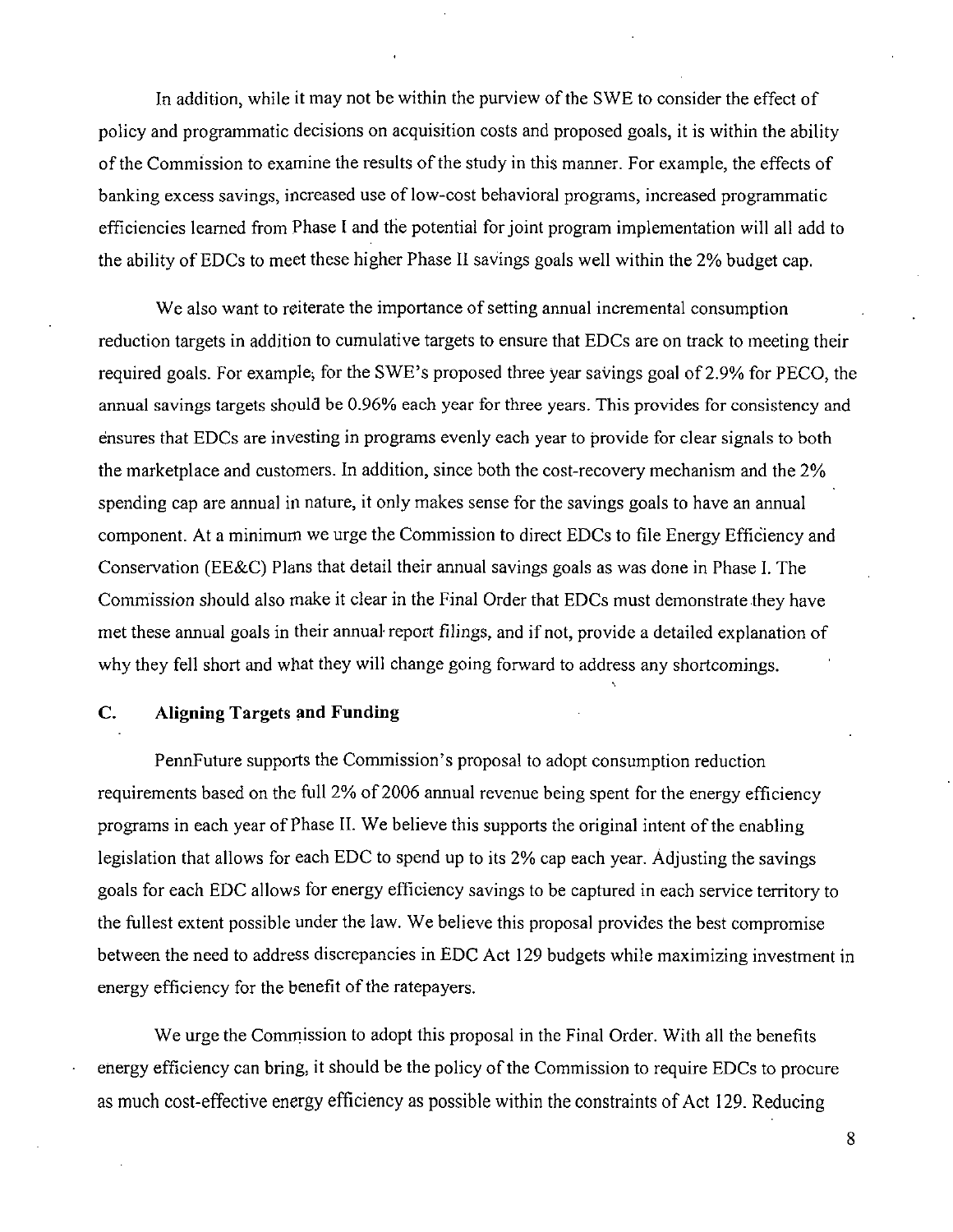EE&C plan budgets for larger EDCs would arbitrarily limit the amount of investment occurring in energy efficiency, which would reduce benefits to ratepayers and our electric grid.

# **D. Peak Demand Reductions**

PennFuture supports the continuation of demand response programs in Phase 11 of Act 129 and has signed onto the Joint Demand Response Comments in response to the Commission's Tentative Implementation Order filed in this docket.

## **£. Inclusion of On-Bill Financing**

PennFuture appreciates the Commission's proposal to convene a working group to examine the potential of on-bill financing. We urge the Commission to set a date in the Final Order for the first meeting of this working group.

PennFuture supports on-bill financing, particularly on-bill repayment, where programs can be underwritten and financed by private, third-party capital, such as community development financial institutions (CDFI), or banks and credit unions, allowing the EDC to avoid liabilities on its balance sheet. These programs are critically important to furthering the ability of Act 129 to penetrate hard-to-reach customer sectors like the small-commercial class. As participation rates in Phase I of Act 129 have shown, this customer class is difficult to reach due to tight operating budgets, lack of upfront capital and split incentive issues where the business may rent, not own, its office space. A working group for on-bill repayment will be invaluable to moving this innovative and proven practice forward in Pennsylvania. There are several states with exemplary on-bill repayment programs that could share their experience with the working group, including: Illinois where a community bank, Covenant, is providing \$12.5 million in permanent capital and Pennsylvania's own AFC First Financial Corporation is the program administrator; and Kentucky, where their How\$martKY program is administered and financed in part by a CDFI, The Mountain Association for Community Economic Development.<sup>13</sup>

# **F. Low-Income Measures**

PennFuture supports the Commission's proposal to require each EDC's Phase II EE&C Plan to obtain a minimum of 4.5% of its consumption reduction requirements from low-income

<sup>&</sup>lt;sup>13</sup> Bell, Catherine J., Steven Nadel, Sara Hayes, American Council for an Energy-Efficient Economy (ACEE), On-Bill Financing for Energy Efficiency Improvements: A Review of Current Program Challenges, Opportunities, and Best Practices, 2011.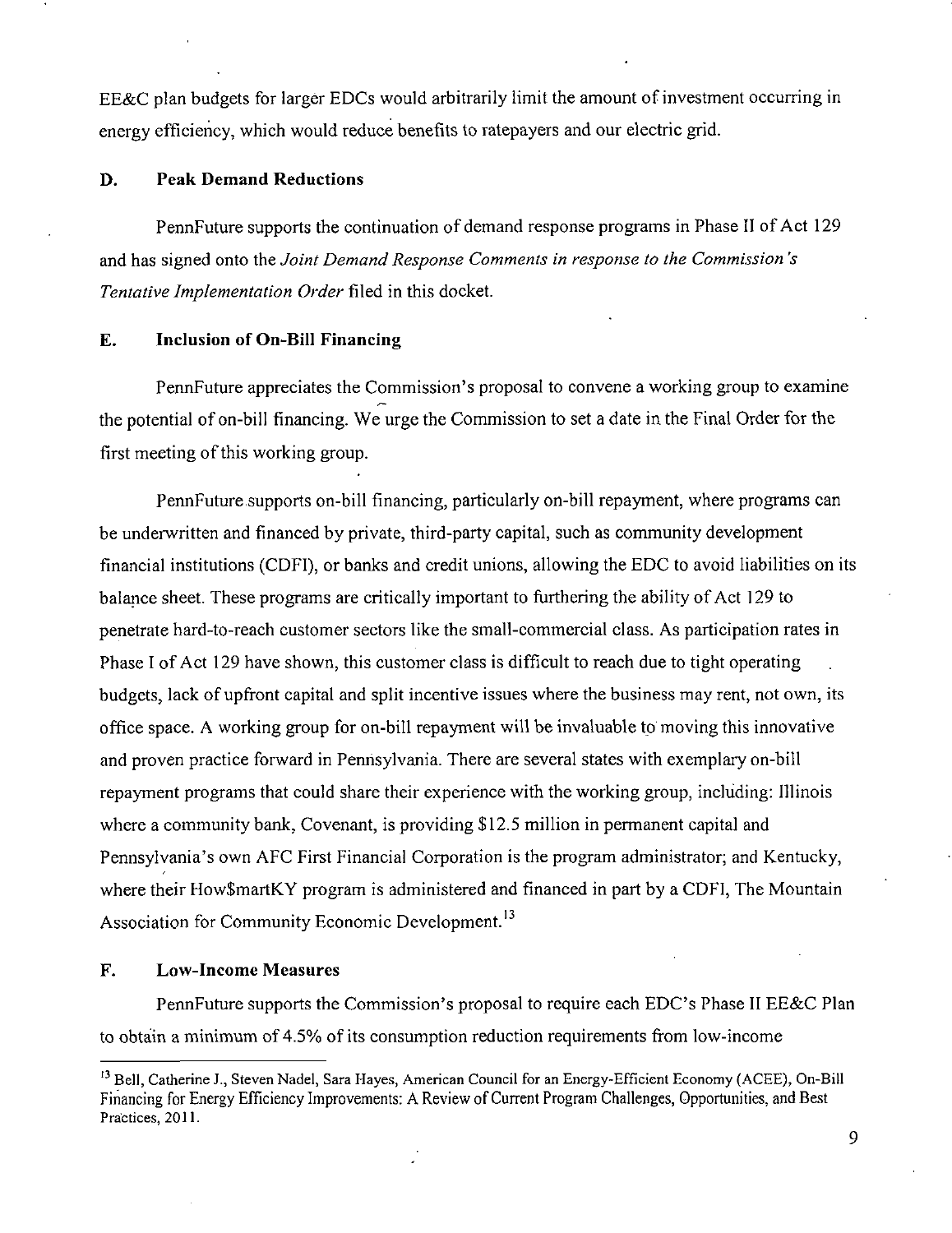customers. Based on the data the Commission cites from approved Phase I EE&C Plans and current savings levels being achieved in this sector, this goal seems reasonable. We believe that a savings carve-out is a better metric to ensure that low-income customers receive a fair share of the Act 129 benefits as opposed to requiring EDCs to offer a certain number of measures consistent with their percentage of low-income household usage.

While we support the 4.5% carve-out for low-income customers, we do not support expanding this carve-out to include households up to 250% of the Federal Poverty Income Guidelines (FPIG). First, the statute clearly indicates at 66 Pa.C.S. §2806.1(b)(1)(i)(G) that the lowincome programs are to be directed at households with incomes at or below 150% FPIG. Secondly, while we understand that many customers face significant financial hardships, it is those customers at or below the 150% threshold that need these programs the most. As stated in their comments to the March 1, 2012 Secretarial Letter, CAUSE-PA points out that these customers represent more than 1.2 million heating and non-heating households and there is still a significant number of customers that have not been reached.<sup>14</sup> We are concerned that if EDCs expand the low-income programs to customers above the 150% level that there will be less funding available to those customers that need it most.

If the Commission believes that EDCs cannot meet the 4.5% carve-out without including savings captured by customers above 150% and below 250% of FPIG, we would ask the Commission to lower the carve-out and restrict these programs to customers at or below 150% of FPIG.

# **G. Accumulated Savings in Excess of Reduction Requirements**

PennFuture supports the Commission's proposal to allow EDCs to accrue savings beyond their 3% target during Phase I and to use those savings towards Phase II consumption.reduction targets. Allowing for EE&C programs to continue up until the start of Phase II, or until budgets are exhausted, will ensure that there are no disruptive gaps in programs that would create confusion to customers, retailers and contractors resulting in harm to the existing market transformation achievements of Act 129. However, we only support this proposal if Phase II budgets are not reduced due to banking of excess savings. We also urge the Commission to state within the Final

<sup>&</sup>lt;sup>14</sup> Pennsylvania Utility Law Project, Counsel for CAUSE-PA, Comments in Response to the March 1, 2012 Secretarial Letter, Act 129 Energy Efficiency and Conservation Program Phase Two, Docket No. M-2012-228941, April 17,2012.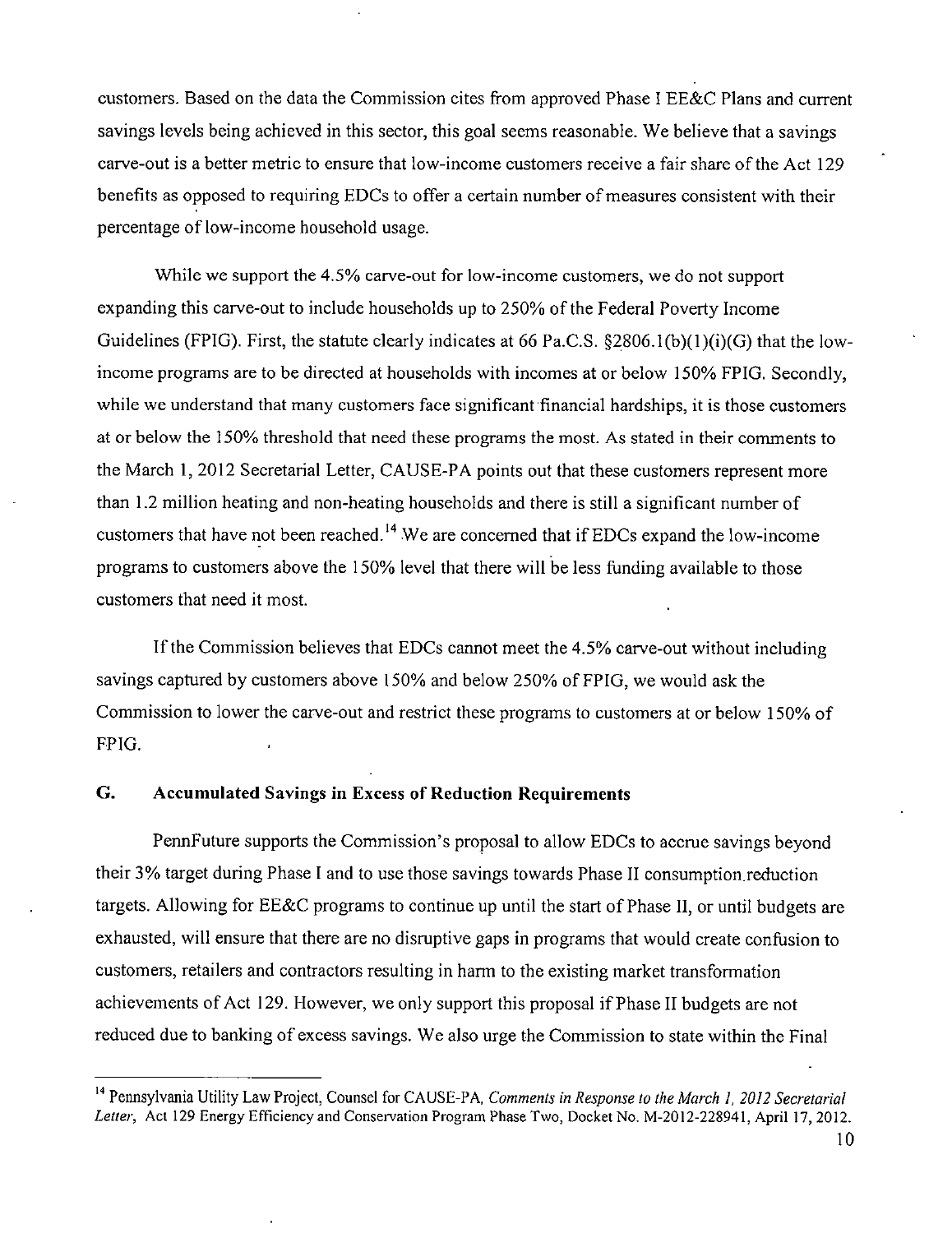Order that its policy on banking will remain in effect for any future phases of Act 129. Setting a clear policy now will help avoid any confusion by the EDCs near the end of Phase II as to whether they can continue to invest beyond their Phase II goals and bank those savings for Phase III. This determination will help avoid the program waitlists now occurring while EDCs wait for a determination on this issue in the Final Order.

We also urge the Commission to clearly indicate in the Final Order that it expects the EDCs to continue spending Phase I Act 129 funds in a manner that ensures all EE&C programs continue seamlessly into Phase II. This would include having EDCs reopen any waitlisted programs so long as there are still Phase I funds available. Without this direction, there is nothing prohibiting an EDC that has met its Phase I goals from shutting down programs and creating a black-out period we all hope to avoid.

## **H. Application of Excess Phase I Budget**

PennFuture supports the Commission's proposal to allow the EDCs the full Phase II budget regardless of Phase I spending and consumption reduction attainment. This will better allow EDCs to go after deeper savings in Phase II, which is important to market transformation.

However, PennFuture urges the Commission to reconsider its proposal to return unused funds to ratepayers at the end of Phase I. We believe ratepayers would be better served if those funds were carried forward for use towards Phase II EE&C programs. As noted in Optimal Energy's recent analysis of Act 129, every dollar spent on energy efficiency programs in the first two years of the Act created \$8 dollars' in customer savings over the lifetime of those installed measures.<sup>15</sup> Investments in energy efficiency also benefit customers that do not directly participate in Act 129 programs. Energy efficiency has been shown to produce Demand Reduction Induced Price Effects (DRIPE) where the reduced energy demand from efficiency programs allows for the shedding of the most expensive resources on the wholesale margin thus lowering the overall costs of energy. This reduces the wholesale prices of energy and demand, and this reduction in a relatively deregulated market, could be passed on to retail customers. DRIPE effects in New England are now estimated to last 11 years for peak capacity reductions, and 13 years for energy reductions. The per kWh values of DRIPE vary based on energy period and region, but for New England it ranges from \$0.001/kWh to \$0.032/kWh for energy depending on energy period and

<sup>&</sup>lt;sup>15</sup> Optimal Energy, Inc., *Pennsylvania 2013*  $-$  2018 Energy Efficiency Goals, 2011.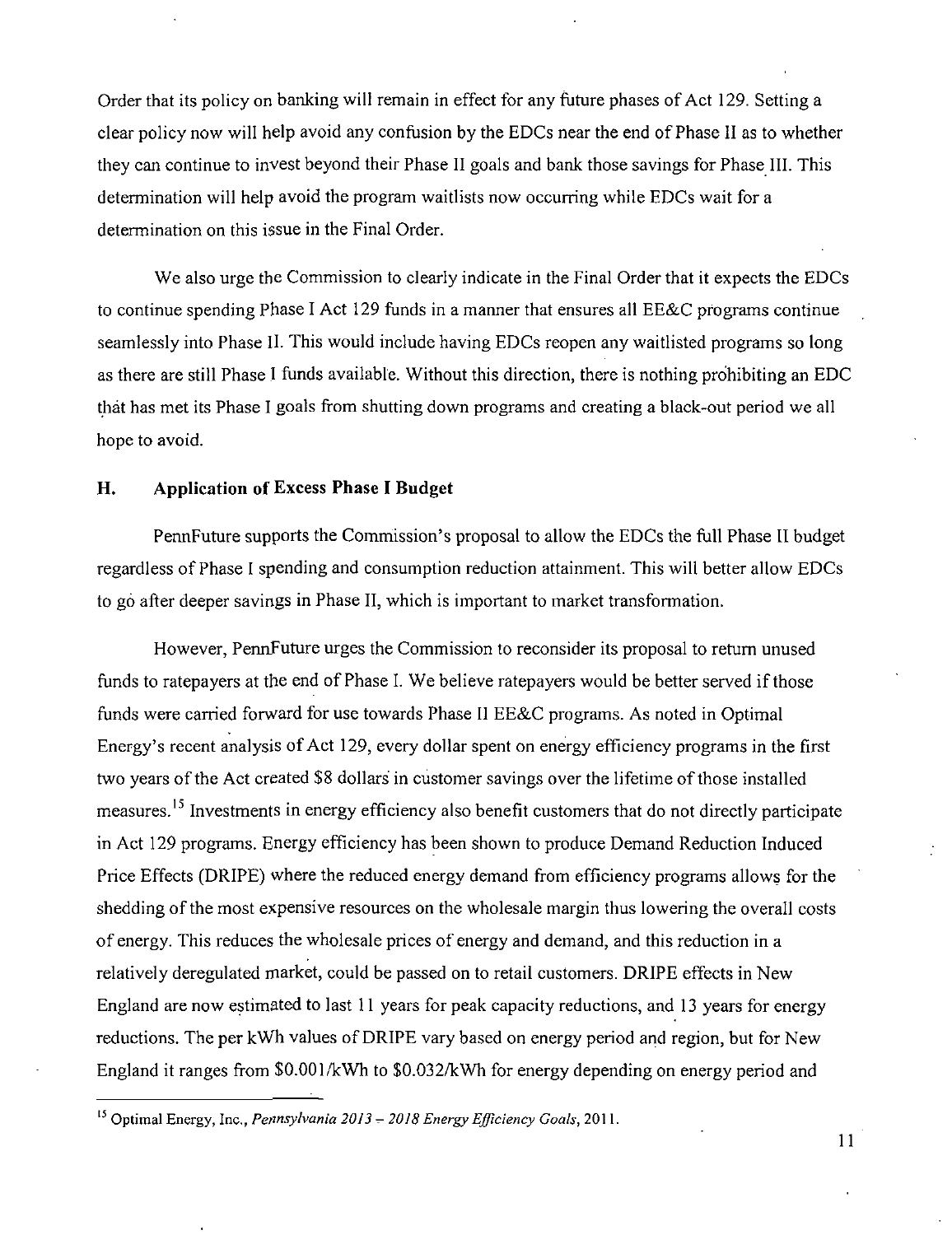region, and from \$2.23/kW to \$59.07/kW for peak demand, depending on region.<sup>16</sup> Investments in energy efficiency also reduce the need for expensive transmission and distribution expenditures, the costs of which would be passed down to ratepayers.

# **I. Procedures to Require Competitive Bidding and Approval of Contacts with CSPs**

PennFuture urges the Commission to reconsider its proposal to require all EDCs to rebid contracts with Conservation Service Providers (CSPs).

While we understand the Commission's view that rebidding contracts could result in lower rates due to current market conditions, we're concerned that any savings would be offset by the inefficiencies of having to pay start-up costs again for new CSPs. The existing CSPs have made significant strides with contractor relationships, contact databases and have already come up to speed with the intricacies of Act 129 including the Technical Reference Manual.

PennFuture believes it is in the best interest of the EE&C programs to allow for EDCs to stay with existing CSPs if they are performing well. An EDC should only be required to issue a new bid for a CSP if they are beginning a new program or if a CSP is no longer providing the needed results. Providing the option of utilizing existing contracts will enable EDCs to spend less time and money on issuing additional requests for proposals and bringing the new CSPs up to speed. This will better promote the seamless transition of well-performing Act 129 programs to the next phase.

Where EDCs are implementing new programs for Phase II and therefore issuing new CSP bids, we urge the Commission to encourage joint programs across EDCs where possible. Joint EE&C programs improve economies of scale, avoid unnecessary program overlap that may cause confusion among customers and contractors, improve transparency, and increase the effectiveness of marketing and branding, all allowing for energy savings to be captured more cost-effectively. We believe that experience in Phase I shows that this type of joint effort is possible and feasible. FirstEnergy is an excellent example of a model that could be applied on a state level. While incentive levels differ across FirstEnergy's service territories, they offer the same programs and utilize the same conservation service providers (CSPs). For instance, Met-Ed, Penelec and Penn Power all offer the same energy audit, energy efficiency rebate, HVAC and Easy Cool Rewards programs to name a few. FirstEnergy also uses the same marketing materials and branding for Met-

<sup>&</sup>lt;sup>1</sup> Optimal Energy, Inc., *Pennsylvania 2013 – 2018 Energy Efficiency Goals*, 2011.